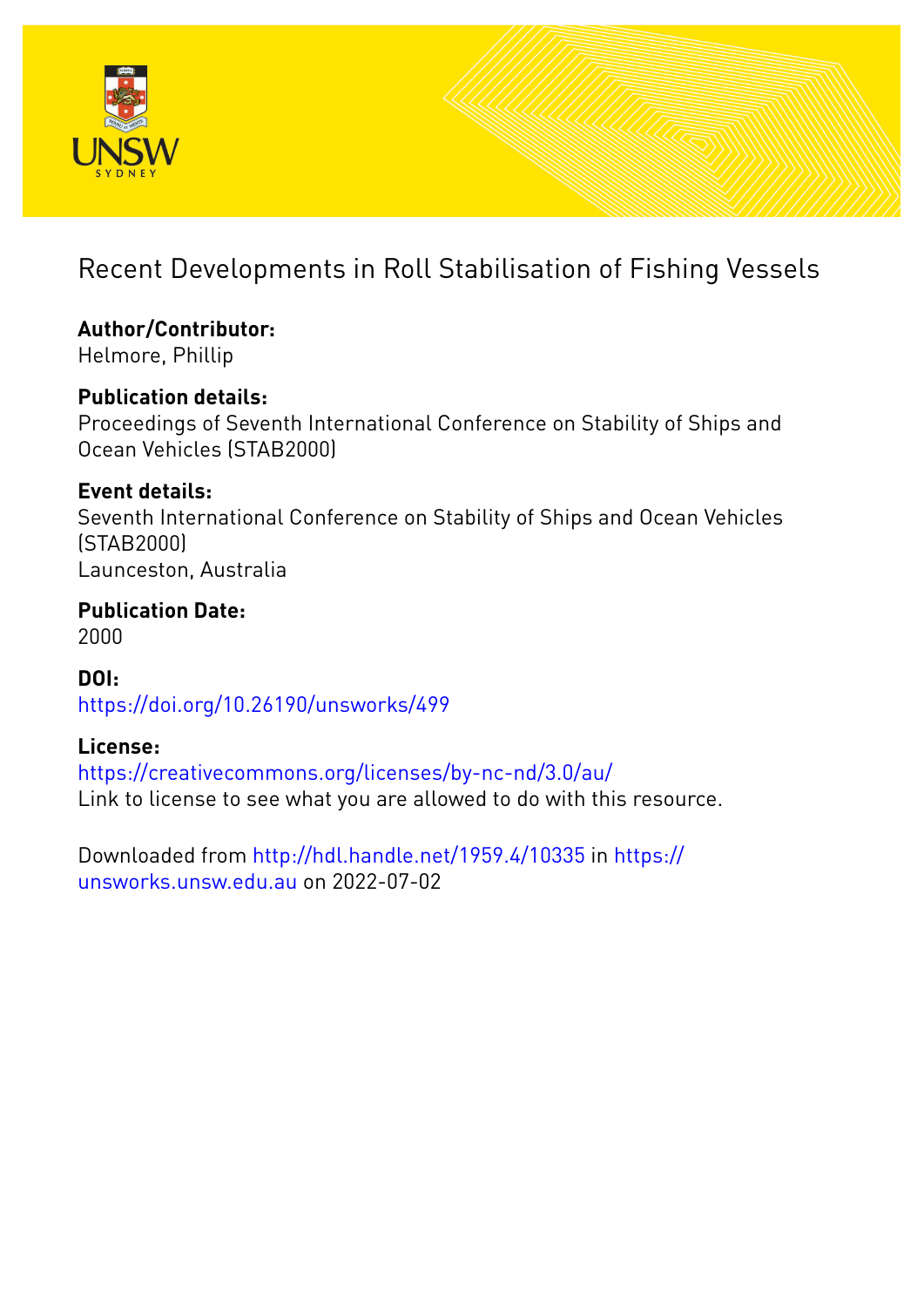### **RECENT DEVELOPMENTS IN ROLL STABILISATION OF FISHING VESSELS**

P.J. Helmore The University of New South Wales

#### **ABSTRACT**

A survey is made of the principal methods being used for roll stabilisation of fishing vessels in Australia. The vessels surveyed are generally of fifteen to twenty-five metres in length. The methods are described, with attention being paid to practical details of the operation. Developments in the methods are described, showing that improvements in operation have been made, and that there is potential for further improvement.

#### **1. INTRODUCTION**

Various methods have been tried over the years for damping the rolling motion of commercial vessels including, of particular interest in this paper, fishing vessels. These methods have had varying degrees of success, sometimes dependent on the skill of the operators, sometimes on the design and research effort. Many large vessels consider some form of roll stabilisation in the design as a matter of course, but this is often considered as an afterthought for small vessels.

Several types of fishing vessels use some form of roll stabilisation, including trawlers, drop-liners and long-liners. There has been significant growth in the size of the trawl fleet over the last twenty years from, typically from eighteen metres to twenty-three metres, and from having a slightly raised forecastle deck to having a full-height forecastle deck extending over half the length of the vessel. With bigger capital investments in vessels, there is more pressure to work in worse weather and, hence, more interest from the master and crew in equipment which can help to make the work on deck easier, including roll stabilisation.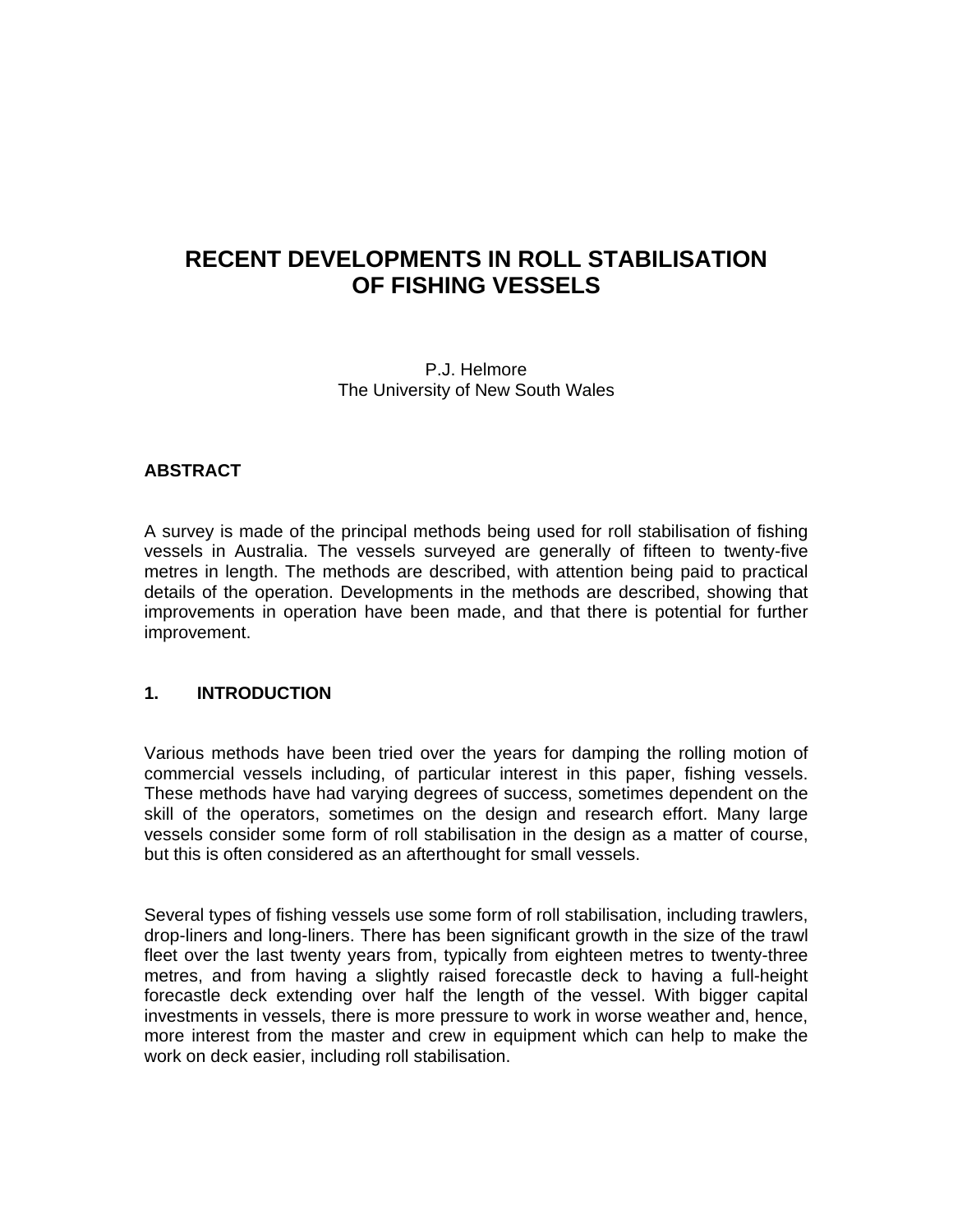This paper surveys the principal methods which have been and are now being used for roll stabilisation of fishing vessels in Australia, including the recent application of passive fins. The method of operation is described, together with practical details for operational effectiveness and advantages and disadvantages of the methods.

Some of the devices are hydrodynamically inefficient, but there appears to be little incentive for improvement due to the low order of cost of fuel in the overall operating costs. Roll damping performance is of prime interest to the operators.

### **2. ROLL STABILISATION DEVICES**

#### **2.1 Viscous and Wave-generation Roll Damping**

Viscous and wave-generation roll damping are the two oldest forms of roll stabilisation, simply because they are present on the bare hull of every vessel. The underwater hullform, in addition to providing a viscous (frictional) force which resists the ahead motion of the vessel, provides a viscous force in the girthwise direction which resists the rolling motion, together with a wave-generation or potential flow component (unless the vessel is of circular cross-section) which also resists the rolling motion.

Some attention has focussed on viscous and wave-generation roll damping recently, with tests being carried out to see how well the theory can predict the experimental values, Hughes (1997) and Davenport (1998). The interest here is for the effects of changes in hullform on roll damping to be incorporated at the design stage.

#### **2.2 Bilge Keels**

Bilge keels may well be the second-oldest device for reducing the roll motion of vessels, and need little by way of introduction to most designers, builders, or mariners. They have been described by many authors; see, for example, Lewis (1988) and Saunders (1957). Typically they take the form of a flat plate (or pair of flat plates having a triangular cross-section with a narrow base at the hull) extending normal (or nearly so) to the hull at the turn of the bilge and extending lengthwise over about the middle one-third to one-half of the vessel, as shown in Fig. 1.

Bilge keels have the advantage that they are always operating, do not have to be swung into position or retrieved, and require little more maintenance (if any) than that of the hull itself. However, in order to provide the minimum resistance, they need to be well aligned with the flow around the hull. This is possible on a round-bilge hull, although not always achieved on small vessels, but is almost impossible to achieve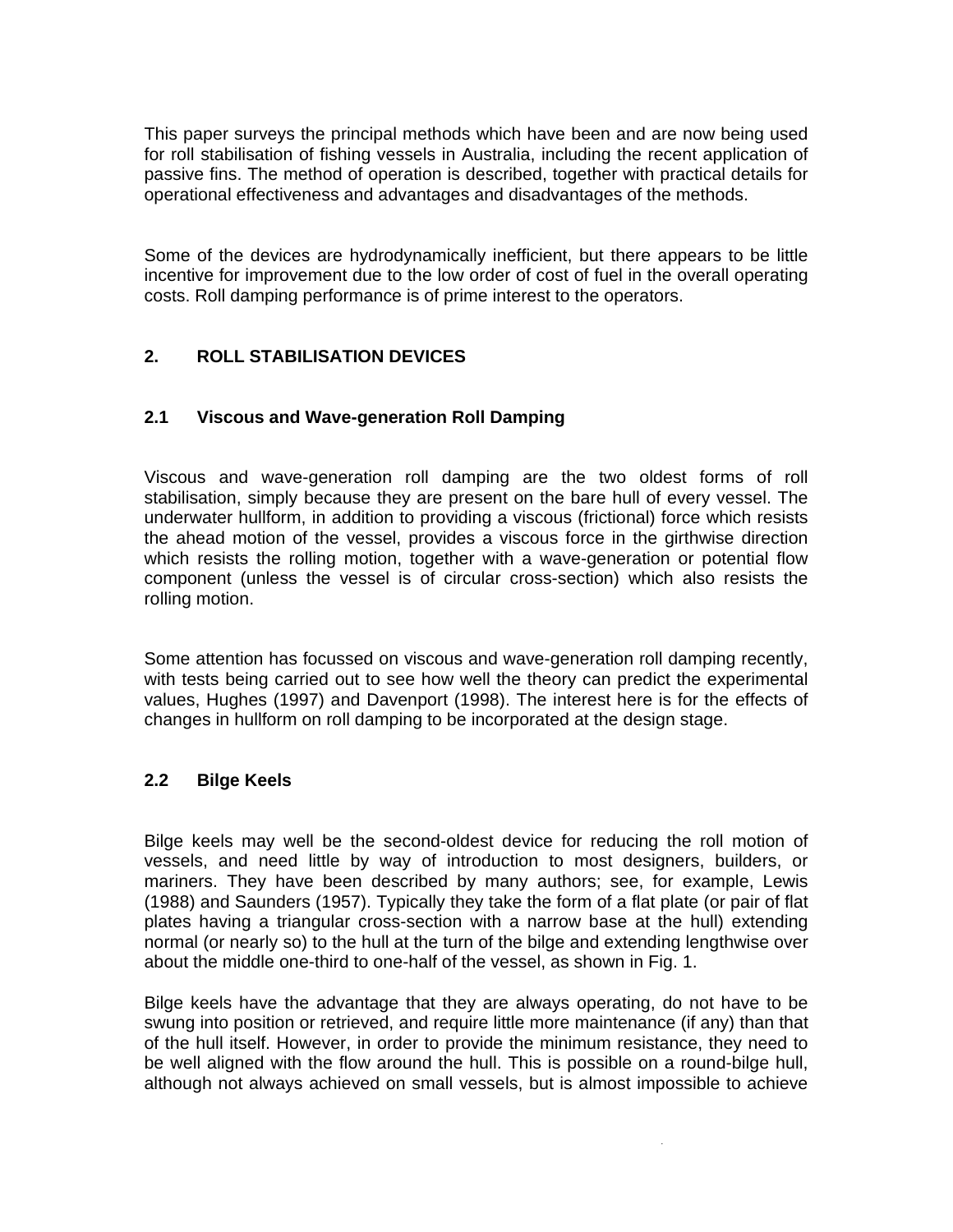on a hard-chine hull, where they are usually fitted along (or close to) the line of the chine.



**Figure 1 Bilge Keels** 

Bilge keels have recently been fitted to several 20–22 m vessels of both round-bilge and hard-chine hullforms, and have been of the order of 600 mm wide, which is about 50% wider than would usually be fitted to vessels of this size. The roll damping achieved is less than that by paravane stabilisers and, on the hard-chine vessels has been accompanied by an increase in fuel consumption of the order of 10–15%, and this option is not widely favoured.

#### **2.3 Anti-roll Tanks**

Anti-roll tanks use the motion of the fluid in a tank to damp the rolling motion of the vessel. The tank dimensions are designed to time the transfer of fluid to be equal to the natural roll period of the vessel, but ninety degrees out-of-phase with the motion. The fluid therefore provides a moment which opposes the rolling motion and decreases the amplitude of the roll.

These tanks come in various configurations, the most common being the free-surface (wing tanks connected by a narrow, full-depth channel) and U-tube (wing tanks connected by a narrow channel at the bottom (Goodrich 1969) as shown in Fig. 2. Design information is given, for example, in Cox and Lloyd (1977). The free-surface moment of the tank is significant, and the vessel must have sufficient intact stability to cater for the resultant loss of *GM.*

Free-surface tanks require tuning by adjusting the fluid level to provide maximum damping. Controlled-passive U-tube tanks usually have valving in the air path between the two tanks to control the air flow and, hence, the water flow between the tanks. Completely closing the valve effectively turns off the tank. Active U-tube tanks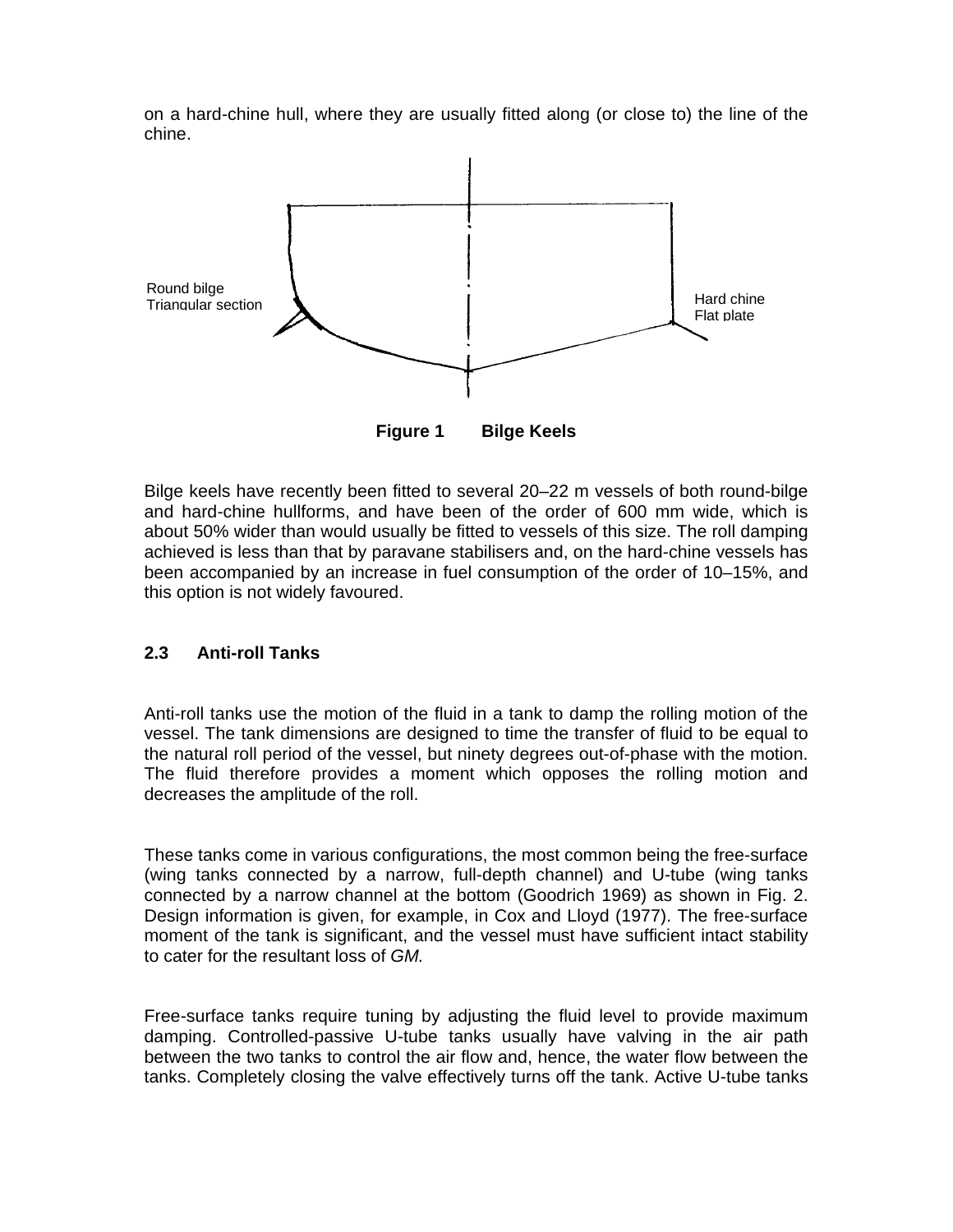have sensors for the ship motion which provide feedback to a controllable-pitch propeller (located in the connecting duct) forcing fluid in the direction required to reduce the roll.



**Figure 2 Anti-roll tanks** 

There have been many successful applications of anti-roll tanks to commercial vessels, a recent one reported by Dummett (1998) being the retro-fit of a passive tank on the deck of *Searoad Tamar,* a roll-on/roll-off vessel on the trans-Bass Strait service. Martin (1994) indicates that almost all fishing vessels over 45 m have passive tanks installed. However, applications to fishing vessels in Australia have been few. The two known to this author are:

*Crystal Voyager* was a 23 m trawler designed for the northern prawn fishery and built in 1975. The aft wing fuel tanks were designed with a large-diameter connecting pipe operating on a passive U-tube system. The vessel completed in Ballina close to the opening of the northern prawn season, and left on her first voyage north without having tested the anti-roll capabilities of the tanks. During the voyage, the engineer transferred fuel forward and then opened the cross-connection valve, and the roll motion almost disappeared. The master had a fright, and hurried to the engine room to find out what had happened! These tanks were highly successful, and the roll reduction was 60–70%, of the same order as measured by Bass and Friis (1997) in model and full-scale tests on two 19.8 m vessels.

*Cape Grafton* and *Cape Conway* were 19.8 m sister vessels also designed for the northern prawn fishery and built in 1978. They had a pair of high wing fuel tanks at about midships set up as a free-surface system, but using a novel set of removable dividers on the centreline for regulating the rate of flow of fuel. However, in their final configuration the vessels had insufficient stability for unlimited operation of the antiroll tank, and the dump valves to the double-bottom tanks were left permanently open. This confirms comments made by Bass (1997) about stability being marginal with tanks in operation.

Anti-roll tanks take up space, and it is therefore preferable that they be integrated into the vessel at the design stage. The possibilities for retro-fit, especially to fishing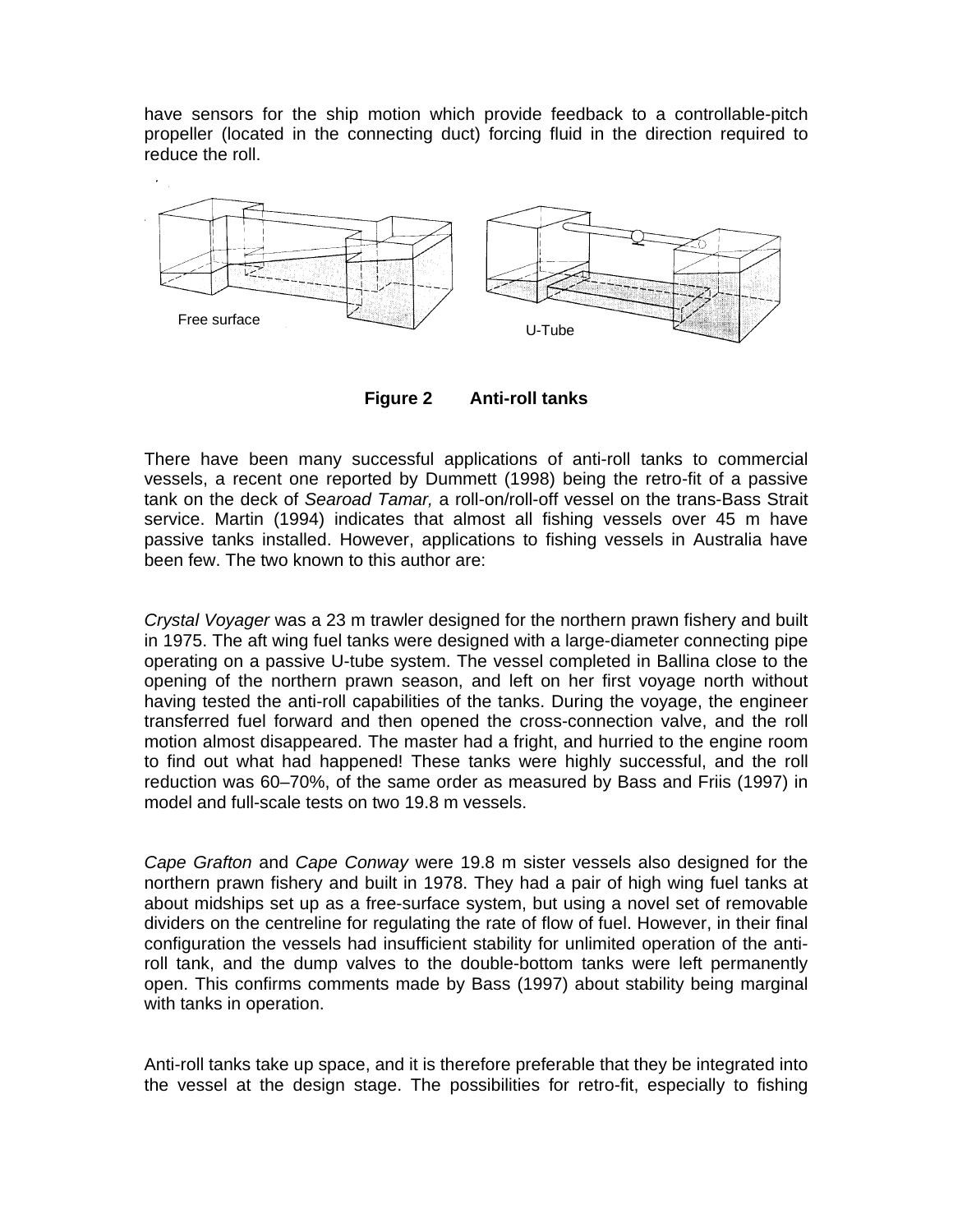vessels with premiums on hold space and deck working areas, are limited. However, given the success of this system in reducing roll amplitudes, it is surprising that there have been so few installations in small vessels.

#### **2.4 Paravane Stabilisers**

#### **2.4.1 Flat Plate**

Paravane stabilisers, commonly known as *flopper stoppers*, were originally used by US west-coast salmon fishermen (Hanson 1955, and Allan 1955). A conventional paravane is usually a delta-wing shaped flat plate with a vertical fin for tracking and a ballast bar, as shown in Fig. 3. A paravane is towed on a line (wire, rope or chain) from the end of a boom on each side of the vessel. When a boom end moves downward with the rolling motion of the vessel, the location of the ballast bar causes the paravane to dive, keeping tension on the line. When a boom end moves upward, the location of the towing point causes the paravane to take up a high angle of attack and provide a force resisting the rolling motion of the vessel. The paravanes on each side of the vessel alternately dive and provide a roll-damping force as the vessel rolls.



**Figure 3 Paravane Stabilisers** 

Beebe (1975) gave an excellent introduction to stabilisation by paravanes, including design information for sizing and rigging, and his Chapter 6 is required reading for would-be paravane designers. Fuller *et al.* (1979) went a big step further and provided design data for sizing paravanes to give any required amount of roll damping.

Paravane stabilisers have a number of advantages. They are simple, reliable, of low cost, and can be retro-fitted almost as easily as they can be incorporated into an initial design. For these reasons they are in most common use. The cost factor is essential, since it is not uncommon to lose the occasional paravane by misadventure,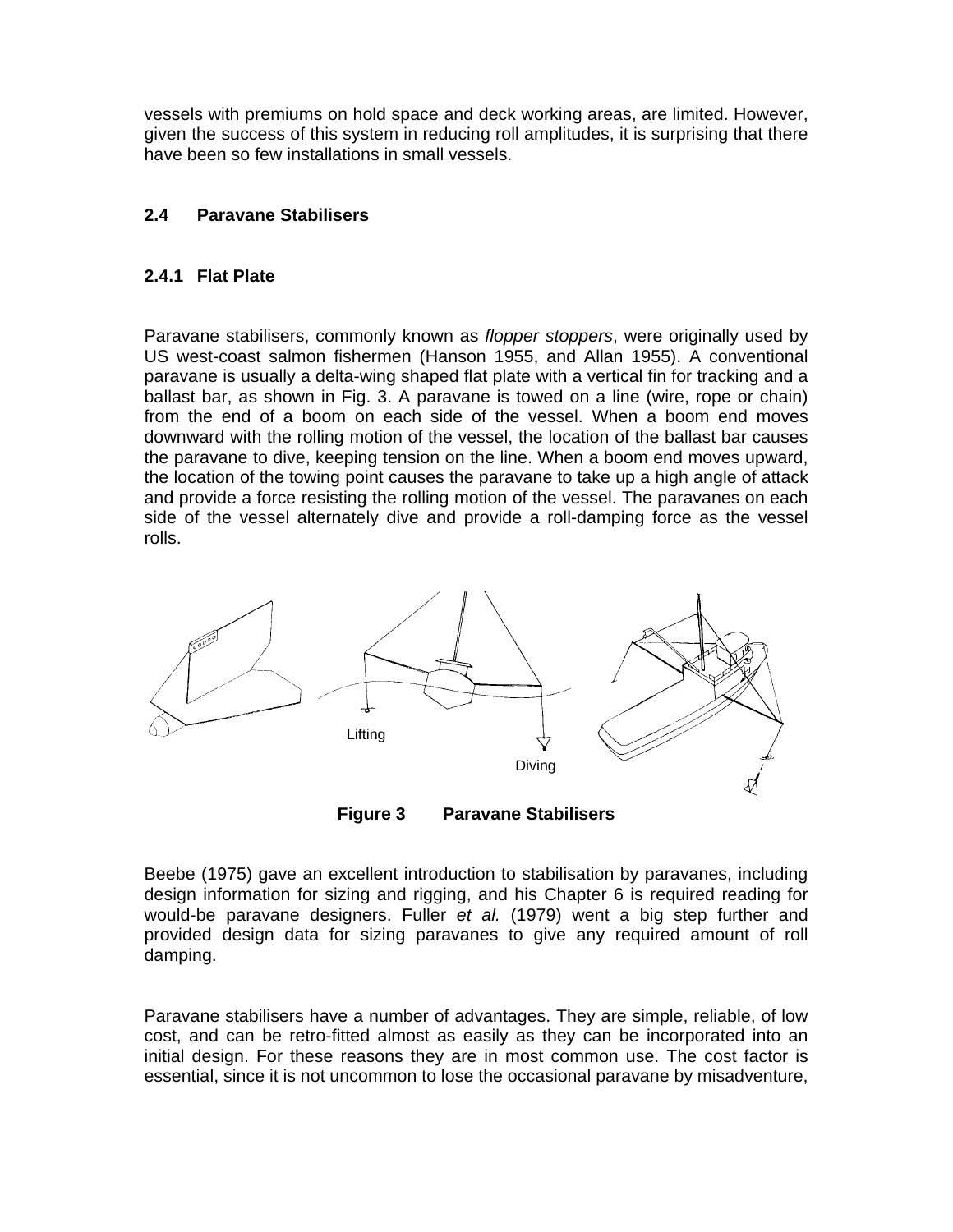such as hitting floating objects. It is also not uncommon to pick up long-lines, lobsterpot ropes and the like.

Paravanes are available commercially, *e.g.* from Higwood Anchors Pty Ltd, or may be built locally (either to a design, or not). One paravane had a ballast bar made of railway line cut off square at the ends! Even with faired ends on the ballast bar, the simplicity of construction and the high angle of attack when rising means that, in addition to the high damping of roll, there is also a high contribution to the resistance of the vessel.

The loss of a weather-side paravane was implicated in the loss of the Canadian fishing vessel *Straits Pride II* (TSB of Canada 1992, and Bass and Weng 1994) in heavy weather. However, Australian long-liners often work with only one paravane deployed when they are hauling gear, for fear of fouling the line with the paravane. Some Australian trawlers also deploy one only, as they like the flexibility in damping of being able to deploy none, or one, or two paravanes. The deciding factor is often crew comfort, because if the damping is too high then the crew working on deck get wet and complain!

In practice, it has been found that when first put into the water, paravanes rarely track perfectly and tend to steer either towards or away from the vessel. It has therefore been found necessary to use the aftmost 50 mm of the vertical plates as trim tabs to provide fine control of the tracking of the paravane. This is often done fairly basically, by using the largest available shifting spanner or belting with a pound board over a hatch coaming. On one vessel the port paravane required a 1 mm offset and the starboard paravane required a 6 mm offset for correct tracking.

Ideally, the attachment point for the towing line on the paravane should be changed when the vessel changes from trawling to steaming due to the different forward speeds changing the angle of attack. This requires the retrieval of the paravanes for adjustment at sea, and only keen masters do that. The high drag of a paravane set for trawling speed when used at free-running speed can be seen by the angle of the towing line as well as felt.

The length of the towing line is a matter of preference. It needs to be long enough for the paravane not to break the surface when the vessel is rolling, and Fuller *et al.*  (1979) give guidance on this. One master in the south east trawl fishery likes to operate with the paravane about the length of the vessel below the boom block, *i.e.*  on a much longer line than most others. This has the advantage that the paravane is much less subject to surface wave action and never breaks the surface.

A survey of paravane stabilisers fitted to ten vessels in the south-east trawl fishery showed that the area is given approximately by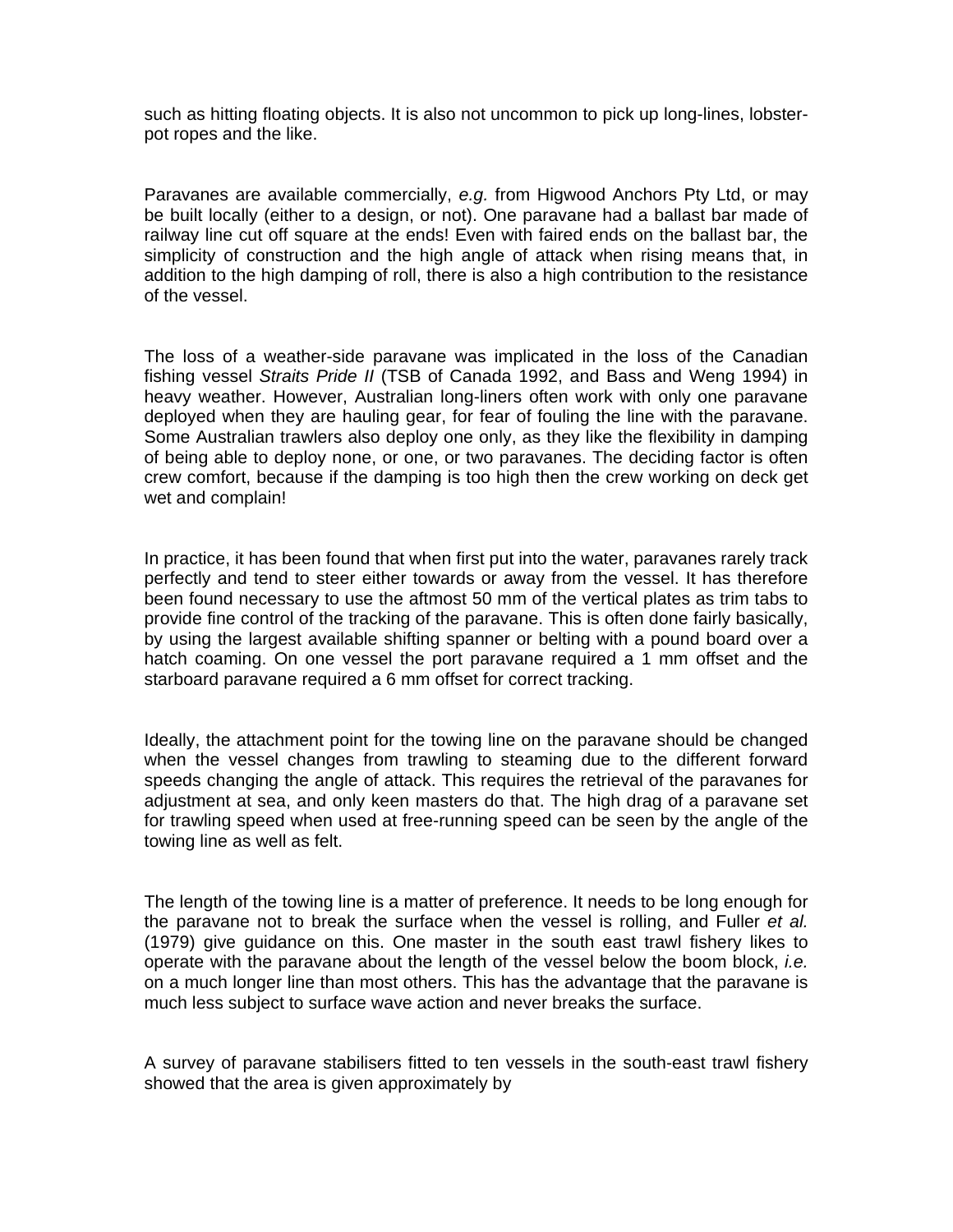$A = 0.00089 I^2$ 

where  $A =$  flat-plate area (one side),  $m^2$ 

 $L =$  measured length of vessel (length on deck), m

The distance of the attachment point from the centreline is given approximately by

 $d = 1.25 B$ 

where *d* = distance of attachment point from centreline, m  $B =$  beam of vessel, m

The roll-damping moment for conventional paravanes is therefore proportional to

$$
M_P \propto A.d = 0.00089 L^2 \times 1.25 B = 0.0011 L^2B
$$

This will be used for comparison purposes later.

#### **2.4.2 Bi-directional**

Conventional paravanes alternately dive and provide a roll-damping force as the vessel rolls, *i.e.* each paravane provides damping in one direction only. Some vessels, *e.g.* the 20 m long-line vessel *Kai Koura,* have recently tried modifying the method of attachment of the paravane to improve the damping capability. The towing line is replaced with a fixed bar linkage consisting of about 65 mm diameter pipe. The pipe is attached to the boom with a universal joint, and to the paravane with two bolts through the flattened pipe end, thus providing a nearly-constant angle of attack. The paravane thus provides roll damping whether the boom end is moving up or down, *i.e.* it operates bi-directionally and provides approximately twice the damping moment of conventional paravanes.

Thus far the bi-directional paravanes deployed have been the traditional flat-plate delta-wing types with the ballast bar still in place. There is scope here to delete the ballast bar as it is no longer required for the bi-directional operation.

There is a significant resistance provided by the pipe, and this increases the overall contribution to the vessel's resistance. These have not found universal favour.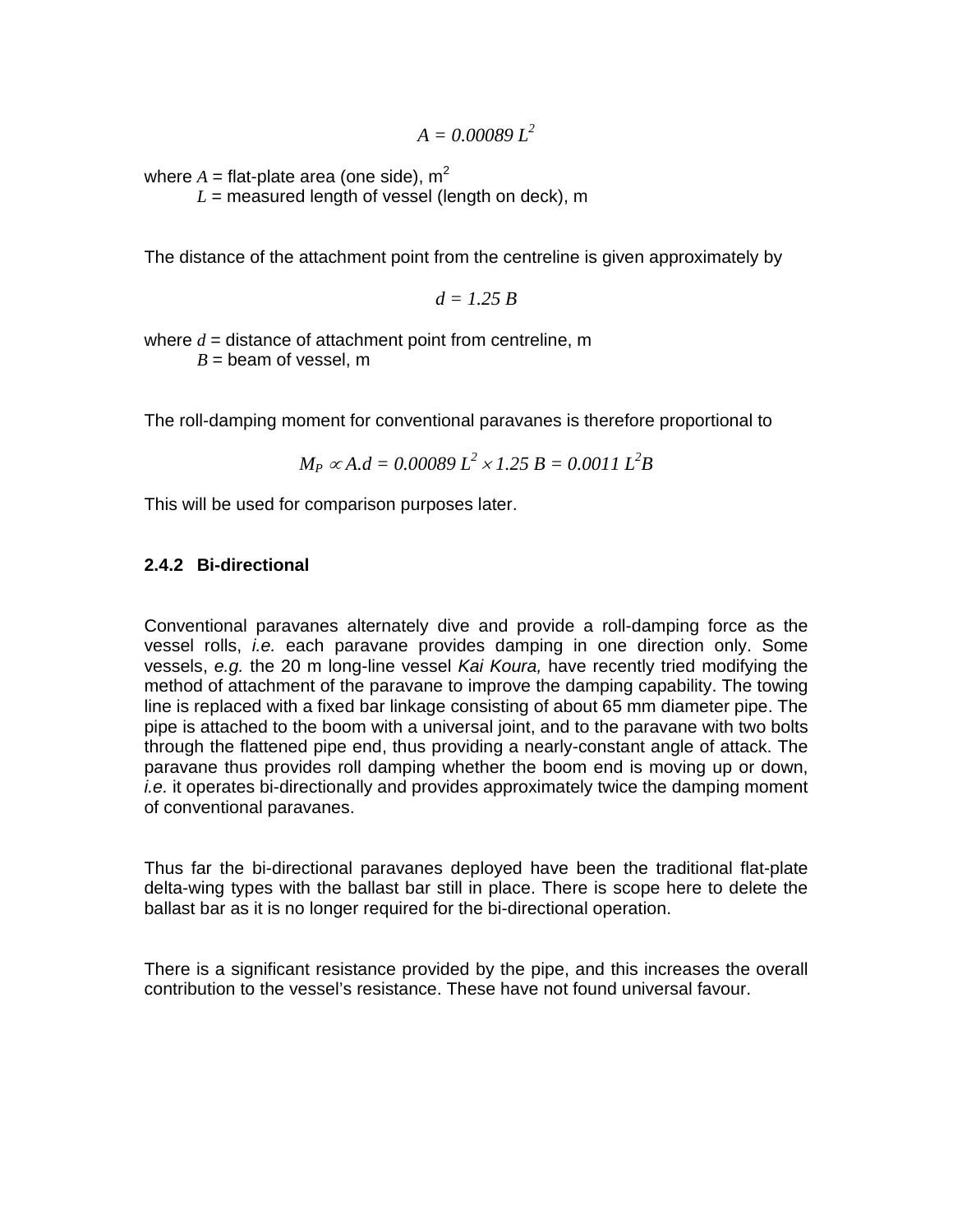#### **2.4.3 Foil**

It was noted above that conventional paravanes provide a high contribution to the resistance of the vessel. This is relatively unimportant at trawling speeds, compared to the resistance of the trawl gear. However, vessels are tending to use paravanes at higher speeds, and use when free-running is not uncommon, and the resistance at these speeds can be significant. Beebe (1975) and Crosthwait (1980) indicate that up to thirty percent of engine power may be required to tow the paravanes through the water at free-running speeds. *Cape Kimberley*, a 20 m trawler in the northern prawn fishery, reported a loss of speed from 10 knots without paravanes when free-running to 9 knots with paravanes deployed. An analysis of the vessel's resistance curve, propeller characteristics and engine output showed that the paravanes required 100 kW from a 350 kW engine (Riley 1985). Many vessels similarly report a loss of speed of 0.5–1.5 knots with paravanes deployed at free-running speeds (Krokowsi 1997).

Despite the wide use of paravanes, there is little in the literature to show that anything has been done to improve their hydrodynamic efficiency. The only known previous work is that of Crosthwait (1980) who used prismatic foil sections in a ladder arrangement but presented no data. The use of foil sections has been suggested for further work by Crosthwait, and by Riley and Helmore (1985).

In recent undergraduate project supervised by the author, Krokowski (1997) investigated the application of foil sections to conventional paravanes. A commercial set of paravanes on the 18.4 m trawler *Seaberu* were measured, and an equivalent set having the same plate areas but fitted with foil fairings was built. The vertical plate was fitted with a symmetrical NACA 0009 foil and the horizontal plate was fitted with NACA 2415 foil sections lifting downwards. Care was taken to provide the foil set with the same centre of gravity and centre of buoyancy as the commercial set. Instrumentation was provided and both sets were trialled at sea on the vessel. Results were not conclusive, but showed that the foil section paravanes gave the vessel a 2% increase in free-running speed at the same engine RPM.

These foil-section paravanes have since gone back to sea on the 20 m long-line vessel *Kai Koura*, where they have been connected on a bi-directional arm and are still in use. The master of the vessel has tried various settings and, with the paravanes attached by the forwardmost holes, reports that there is negligible loss of free-running speed with these paravanes deployed. The paravanes are from a smaller vessel, and provide less damping than the master would like, but he continues to use them for their low resistance.

There are clearly further changes which could be made to improve the hydrodynamic performance of conventional stabilisers. The main factor mitigating against this is cost, as the foil stabilisers are significantly more expensive to produce, at least as one-off items. The cost of fuel for a vessel in the south east trawl fishery is of the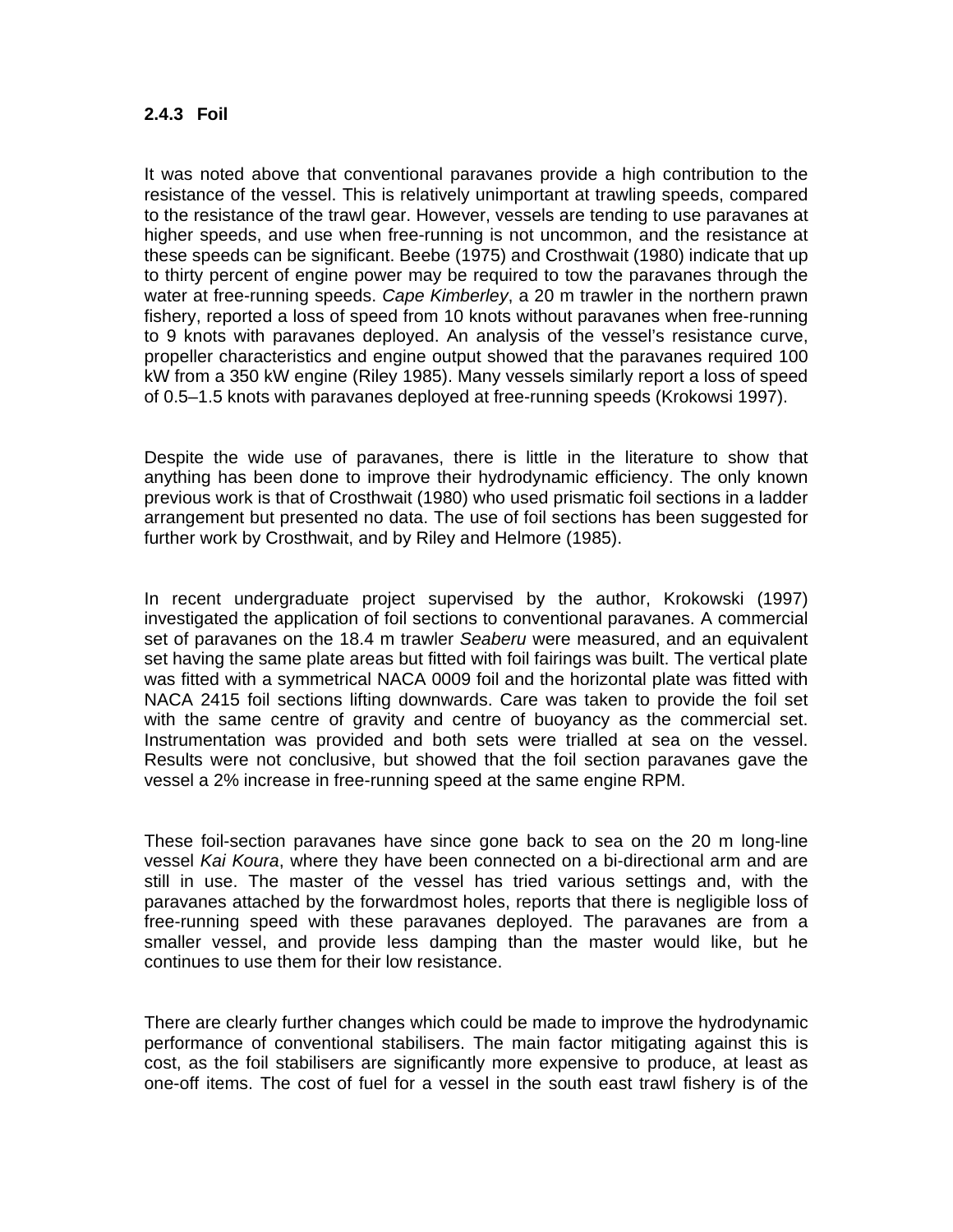order of five percent of the annual operating cost and the potential for savings is therefore not large.

#### **2.5 Passive Fins**

Passive fins resemble high aspect-ratio bilge keels fixed normal to the hull at the turn of the bilge, like the well-known active fin stabilisers except that the only change of angle of attack is provided by the motion of the vessel. The fins themselves taper towards the tip and are of trapezoidal cross-section. The inboard ends are pivoted at the bilge, while the outboard ends are attached to fixed bar linkages, also of trapezoidal cross section. When stowed, the fins lie against the hull, inside the line of the sponsons so that they do not interfere with berthing, and the bars lie across the deck, as shown in Fig. 4. When the fins are lowered, the pins through the inboard ends of the bar linkages slot down into brackets mounted on the deck just inside the bulwarks, and rigging screws from the deck hold the pins down into the slots.



**Figure 4 Passive Fin Stabilisers** 

Passive fins are not new (Goudey and Venugopal 1989), but they are enjoying a surge in popularity in Australia. The first vessel to fit these recently was the 23 m trawler *Tullaberga* in the south east trawl fishery, and these were highly successful in providing damping of roll with negligible loss of speed. She was followed by the 23 m trawler *Miss Francesca,* and about half a dozen more to date. Flexibility in operation is similar to that of paravanes; the vessel can be operated with fins stowed, one fin out or both fins out.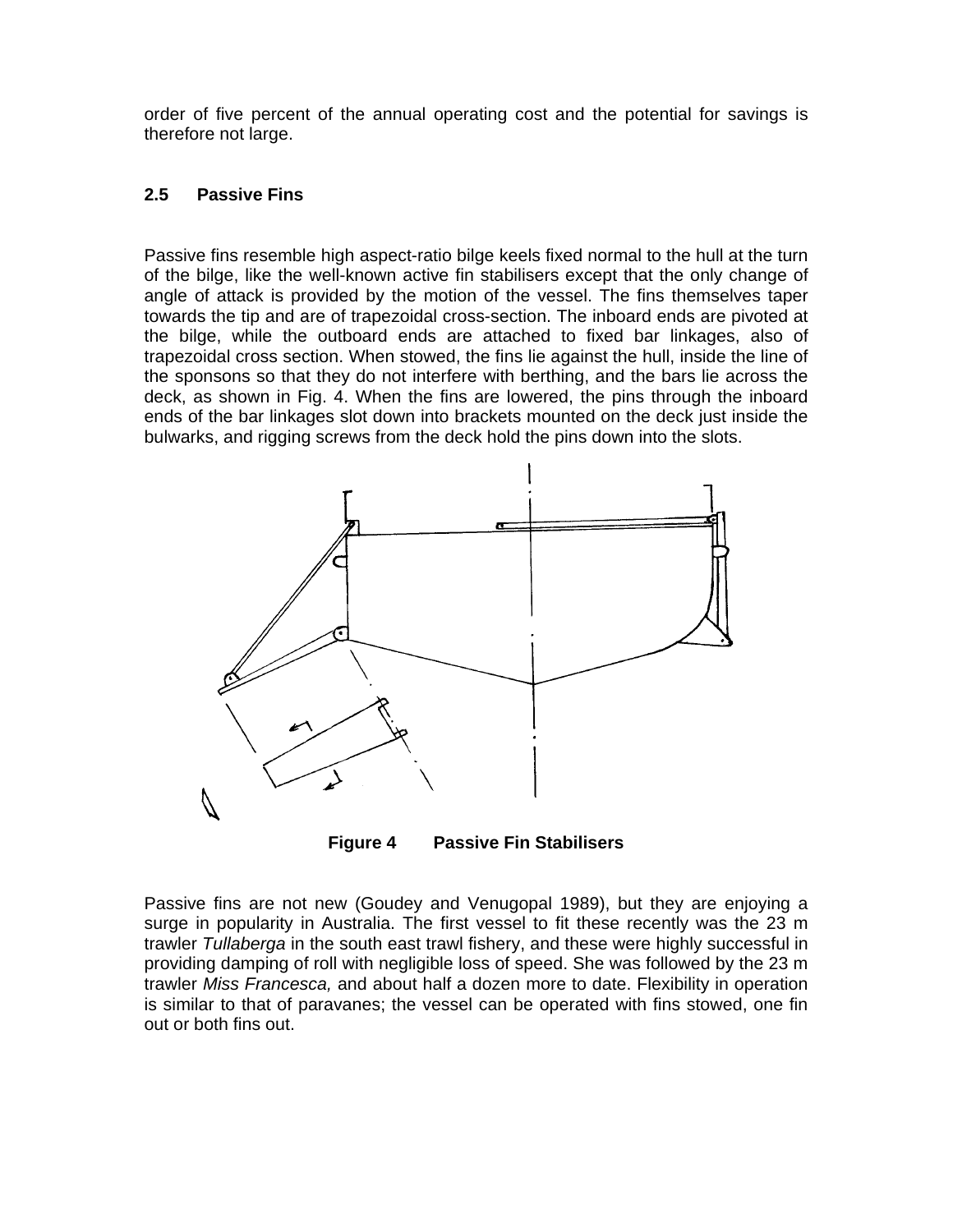To see why these fins are so successful at roll damping, it is instructive to look at the damping moment provided. A survey of several of the fins which have been fitted showed that the area is given approximately by

$$
A=0.0034\,L^2
$$

where  $A =$  flat-plate area (one side),  $m^2$ 

 $L =$  measured length of vessel (length on deck), m

The distance of the centroid of area from the rollcentre is given approximately by

$$
d=0.625\ B
$$

where *d* = distance of centroid of *A* from the rollcentre, m  $B =$  beam of vessel, m

The roll-damping moment for passive fins is therefore proportional to

$$
M_F \propto A.d = 2 \times 0.0034 L^2 \times 0.625 B = 0.0043 L^2B
$$

where the factor of two accounts for the fact that two fins are acting at any time.

Taking the ratio of this moment to that determined previously for paravanes, we find

$$
M_F/M_P = 0.0043 L^2B / 0.0011 L^2B = 3.9
$$

It is acknowledged that there are a number of assumptions implicit in this ratio, principal among them being that the drag coefficient for a fin is the same as that for a paravane. However, since both resemble flat plates operating in clear water, this is reasonable for a first estimate. The result shows that passive fins provide nearly four times the damping moment of paravanes for typical sizes being fitted. Combine this with a lower loss of speed than paravanes, and the attraction is evident. There is opportunity for the hydrodynamic performance of the fin and bar linkages to be improved but, again, at a cost which would be difficult to justify to an owner.

#### **3. CONCLUSIONS**

The principal methods being used for roll stabilisation of fishing vessels of fifteen to twenty-five metres in length in Australia have been surveyed.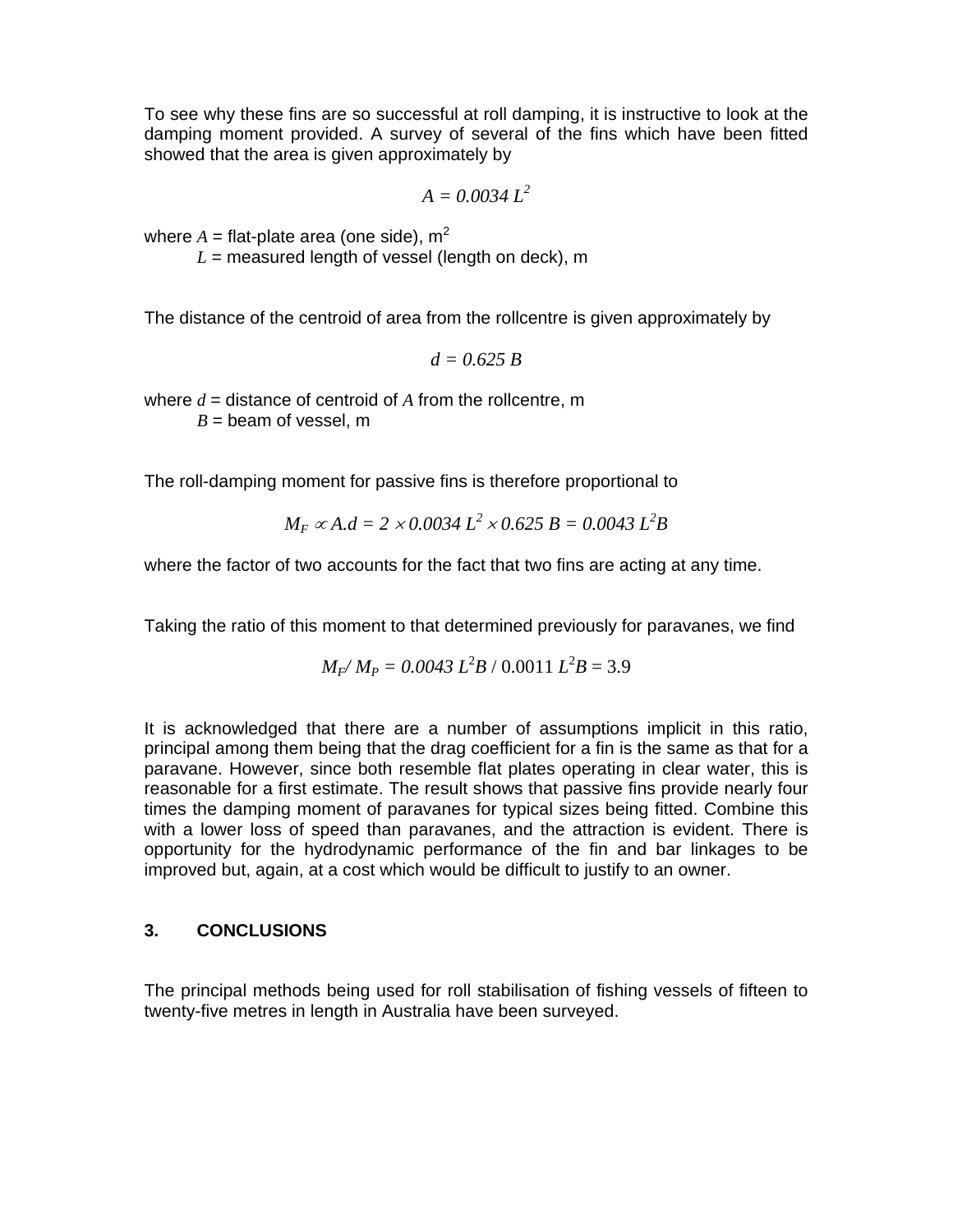Viscous and wave generation roll damping are not set to become principal players, but the effects of changes in hullform can now be checked at the design stage. Bilge keels are a minor player and wide ones have been fitted recently, but at the price of an increase in fuel consumption for hard-chine vessels. Anti-roll tanks are one of the most effective forms of roll stabilisation, but have been tried in only a few instances on Australian vessels. Paravane stabilisers are by far the most common due to their simplicity, low cost and ease of fitting. Recent applications have shown that their effectiveness can be improved by bi-directioanl operation and by the application of foil section fairing. Passive fins are the new kid on the block, and are popular due to their operational effectiveness.

The paravanes and passive fins are not hydrodynamically efficient and could be improved. However there appears to be little incentive for improvement due to the low order of cost of fuel in the overall operating costs. Roll damping performance is of prime interest to the operators.

#### **4. REFERENCES**

Allan, R.F. (1955), British Columbia (Canada) Fishing Vessels, in *Fishing Boats of the World,* v.1, Traung, J.O. (Ed.), Fishing News (Books) Ltd, London.

Bass, D.W. (1997), Free Surface Roll Tanks on Small Boats in Extreme Conditions, *Oceanic Engineering International,* v.1 n.2.

Bass, D. and Friis, D. (1997), Roll Reduction for Small Fishing Boats, *Oceanic Engineering International,* v.1 n.1.

Bass, D.W. and Weng, C. (1994), The Capsizing of the FV *Straits Pride II*; A Study of the Dynamics of Paravanes, *Proc. 5th International Conference on Stability of Ships and Ocean Vehicles,* Melbourne, Florida, November.

Beebe, R.P. (1975), *Voyaging under Power,* Seven Seas Press, New York.

Crosthwait, J. (1980), Controlling Rolling, *Motor Boat and Yachting,* February.

Cox, G.G. and Lloyd, A.R.J.M. (1977), Hydrodynamic Design Basis for Navy Ship Roll Motion Stabilization, *Trans. SNAME.*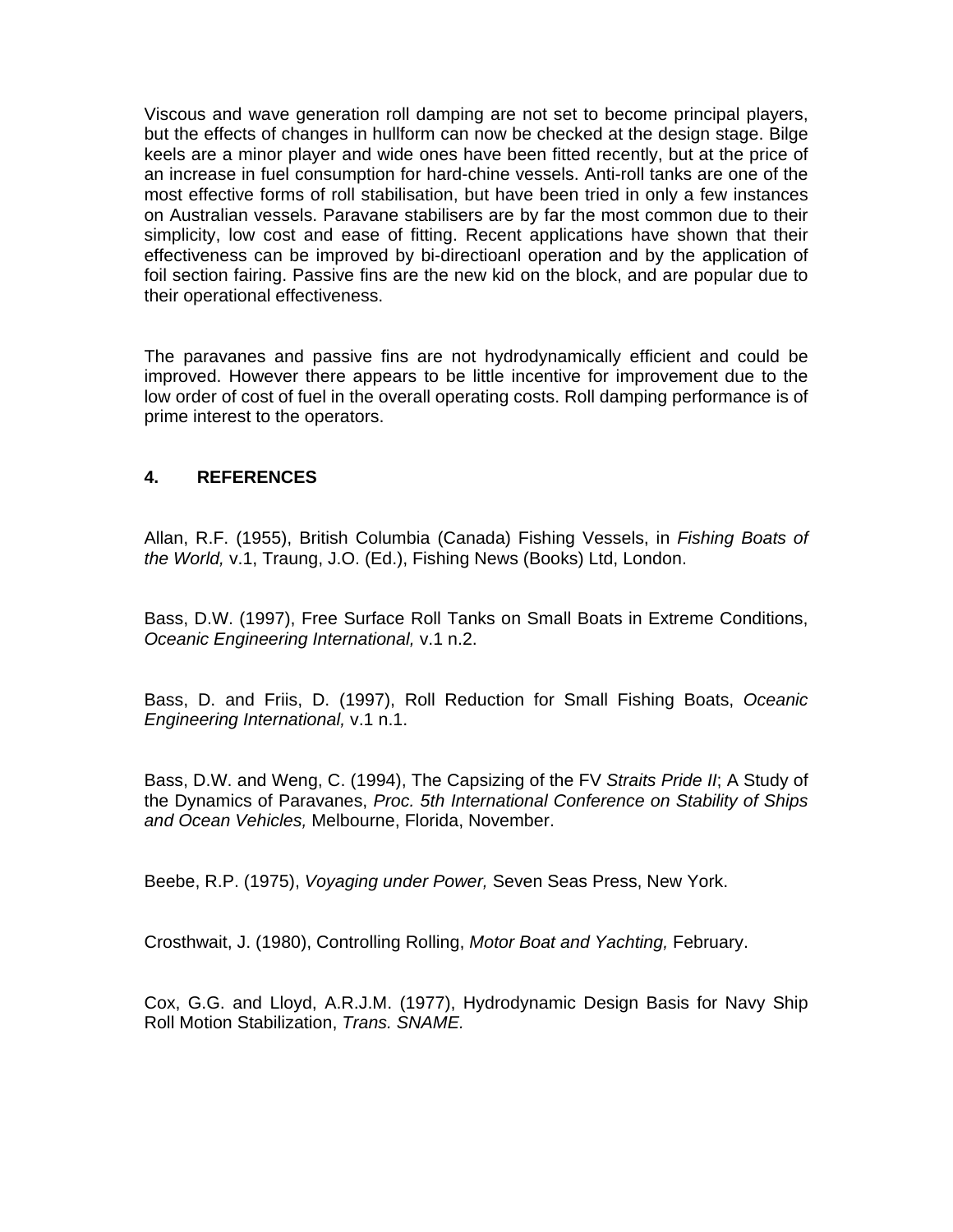Davenport, S. (1998), *Viscous Roll Damping of High Speed Vessels*, University of New South Wales, School of Mechanical and Manufacturing Engineering, Bachelor Thesis.

Dummett, R.P. (1998), MV *Searoad Tamar* — Modifications to Improve Ship Motions, *The Australian Naval Architect, v.2 n.3, October.* 

Fuller, N.R., Koelbel, J.G. and Hankley, D.W. (1979), Ship Stabilization by Paravanes, *Proc. Australian Symposium on Ship Technology,* University of NSW, Sydney, November.

Goodrich, G.J. (1969), Development and Design of Passive Roll Stabilisers, *Trans. RINA,* v.111.

Goudey, C.A. and Venugopal, M. (1989), Roll Damping on Two New England Trawlers: an Experimental Study, *Marine Technology,* v.26 n.2, April.

Hanson, H.C. (1955), Pacific Trollers, in *Fishing Boats of the World,* v.1, Traung, J.O. (Ed.), Fishing News (Books) Ltd, London.

Hughes, C. (1997), *Viscous Roll Damping of High Speed Vessels*, University of New South Wales, School of Mechanical and Manufacturing Engineering, Bachelor Thesis.

Krokowski, A.C. (1997), *Hydrodynamic Improvement of Paravane Stabilisers*, University of New South Wales, School of Mechanical and Manufacturing Engineering, Bachelor Thesis.

Lewis, E.V. (Ed.) (1988), *Principles of Naval Architecture,* v.3, Society of Naval Architects and Marine Engineers, Jersey City.

Martin, J.P. (1994), Roll Stabilisation of Small Ships, *Marine Technology,* v.31 n.4, October.

Riley. N.T. (1985), *Personal communication.* 

Riley, N.T. and Helmore, P.J. (1985), Increasing the Efficiency of Fishing Vessels, *Australian Fisheries,* May and June.